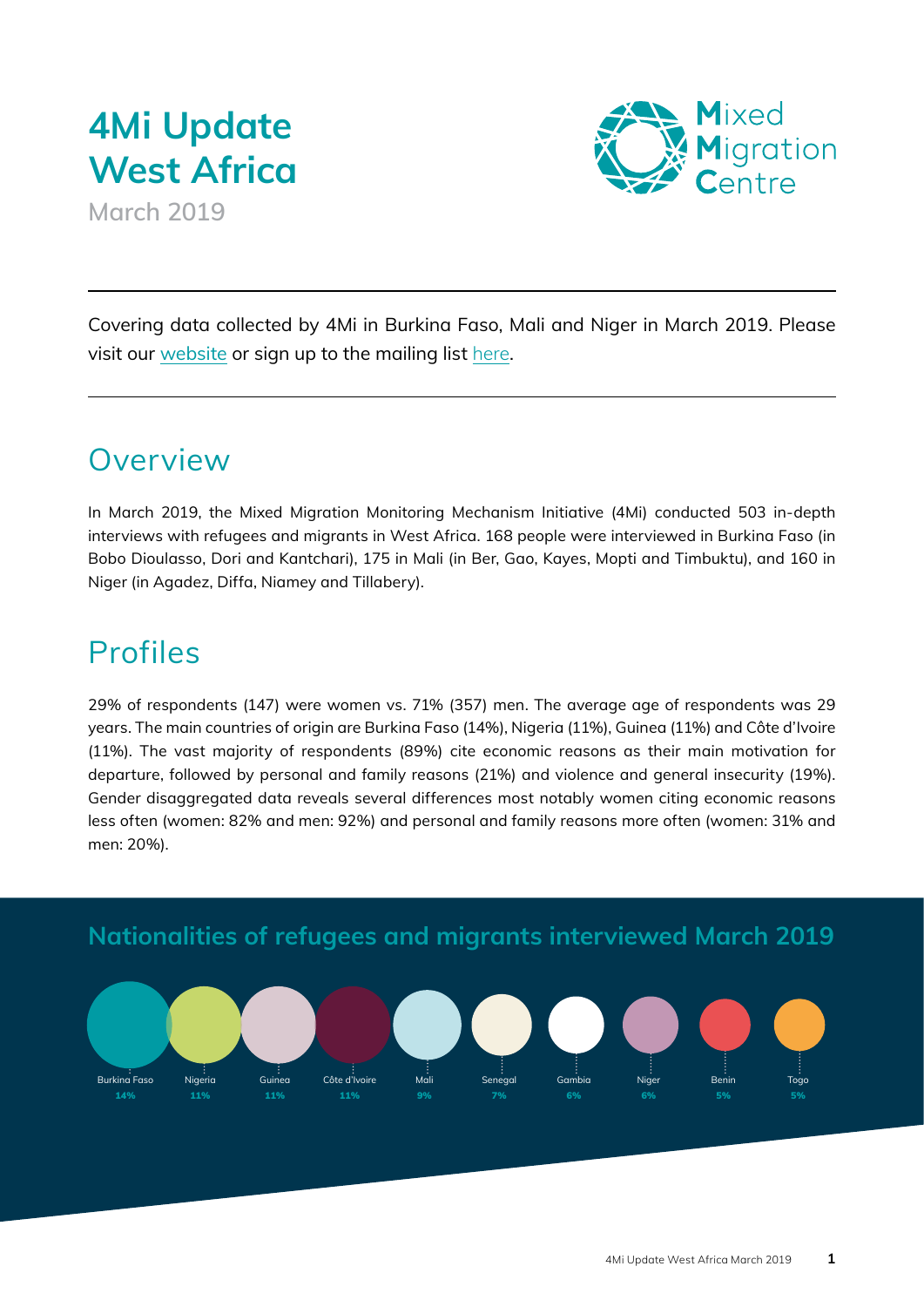#### **Reasons for departure**



## Asylum

Among the respondents, 38% had the intention to apply for asylum in their country of destination. Nine people (from Benin, Cameroon, Central African Republic, Côte d'Ivoire, Gambia, Liberia, Mali and Senegal) responded that they had already applied for asylum. Nationalities with the highest intention of applying for asylum were Côte d'Ivoire, Guinea and Mali (11%, 11% and 9% of Yes answers respectively).



#### **Intention to apply for asylum in destination country**